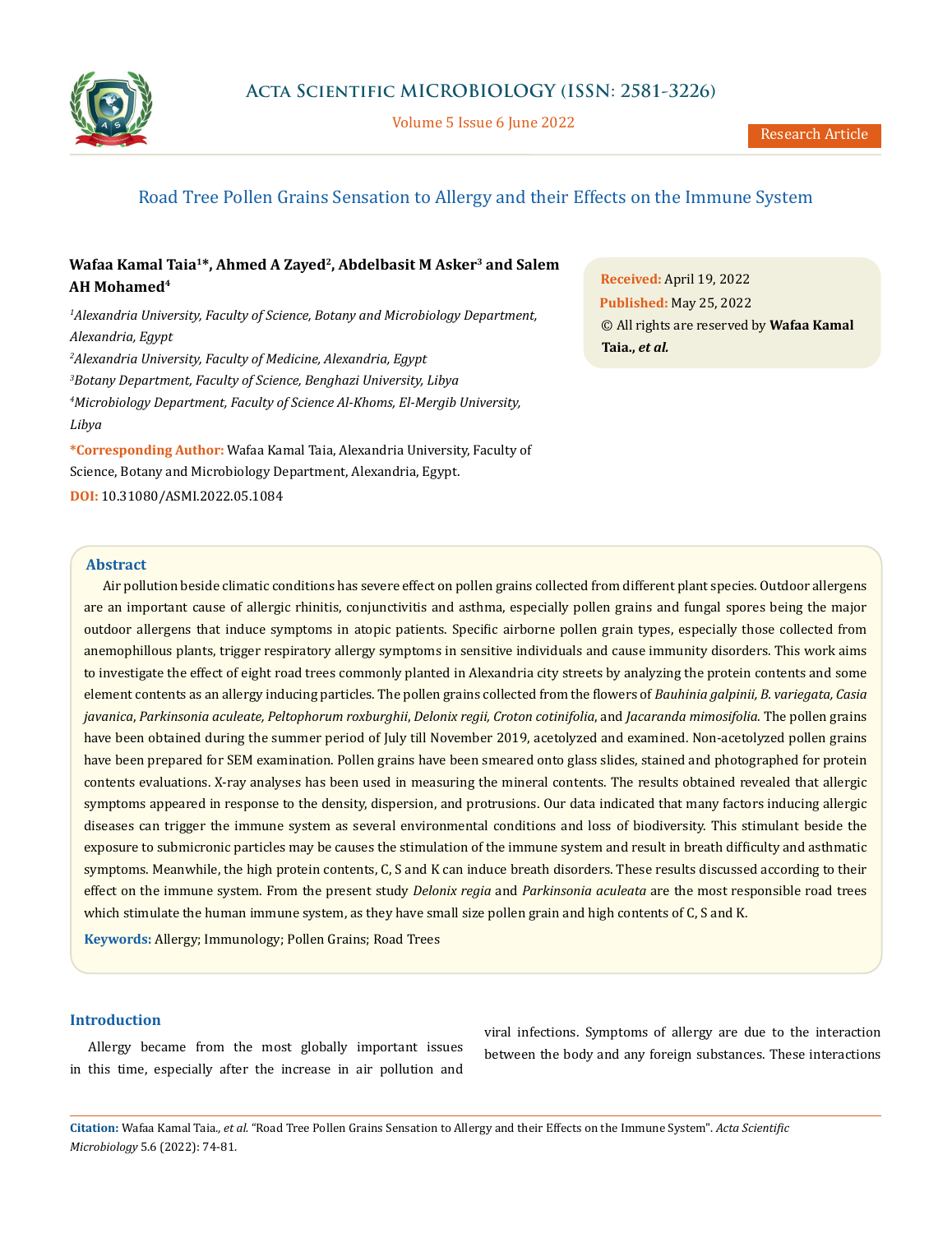stimulate the immune system to a harmless materials carried in the air to produce IgE by the mast cells and basophils bacteria. The degree of sensitivity to the inhaled substances depends on the people history, age, sex, as well as the type and quantity of these substances. Smaller particles can penetrate the bronchi very easily and cause allergenic effects and in severe cases cancer or even mortality. Meanwhile [1-4] linked between air pollution and the increased number of Covid-19 death risk. Air pollution may be due to the increase and unbalance in any air contents, biotic or a biotic. From the dominant biotic factors are bird feathers, pollen grains and the fungal spores. The pollen grains can be seen as the yellow or orange dusts found on the petals of opened flowers. They are the male gametes in both Gymnosperms and Angiosperms, and considered from the most important outdoor sources of allergens especially those released from anemophilous plants, trees, grasses and weeds. In Mediterranean and hot countries, the governments planted many road trees for decreasing the hot feelings in summer and ornamentation. Pollen grains released by some species of these trees constitute one of the most important causes of pollinosis [5]. Continuous inhaling to these pollen grains led to a variety of allergic symptoms and severe asthma in susceptible individuals [6]. [7] mentioned that many types of pollen grains stimulate the production of IgE which is the allergens indicator. [8] noted to the annual periodicity of pollinosis in humid countries, usually occurring at the time of pollination of the common road trees.

Pollen allergens are usually water-soluble proteins, or glycolproteins, sometimes starch and fats, which stimulate evoking an IgE antibody-mediated allergic reaction in seconds to those peoples with allergic history. [9] isolated fifteen distinct groups of proteins with diverse biochemical properties as allergens in species belonging to subfamily Pooideae, family Poaceae (Graminae). [10] clarified the allergens as proteins capable of citing powerful T helper lymphocyte type 2 (Th2) responses, resulting in the production of immunoglobulin (Ig)E antibody. Unfortunately, specific selection of aeroallergens for the skin prick test by allergists is not always evidence-based. [6,7] recognized that trees of the Fabales, Fagales, Lamiales, Proteales, and Pinales are recognized as the most allergen sources. In the same time, they specified both *Prosopsis juliflora* and *Peltophorum pterocarpum* trees as source of the important allergen. Also  $[11]$  found that date palms polen grains produce clinically relevant allergens. [12] found that allergy is not due to certain types of trees, shrubs, or herbs, but

it depends mainly on the quantity of pollen grains released in the air beside several environmental and climatic factors.

This work provides description of the pollen grains of some widely cultivated in Alexandria road trees and estimating their protein and mineral contents. Alexandria city has its own climatic factors which can aid in the release of the pollen chemical constituents causing allergy. It lies in the Mediterranean coastal region of Egypt, has specific weather with high humidity in summer and rainfall in winter. The chosen trees are widely cultivated in the streets of Alexandria city and their flowers are flourished in the summer from July to November. This hot summer hydrates the pollen grain to excrete their allergens substances affecting the human immune system causing severe symptoms to allergic people. This work can aid those working in aeropalynological, immunological, and horticultural studies and governments planning strategies in planting road trees. The present research has been done to investigate whether the protein and element contents of the cultivated road trees stimulate the human allergic response and the immune system.

#### **Mechanisms underlying allergy response**

Allergy is defined as an extraordinary immune system response against normal environmental compounds, i.e., allergens. Symptoms of allergy start when allergens crosslink the performed immunoglobulin E (IgE) bound to the high-affinity receptor FcεRI on mast cells. [13] announced that mast cells are crucial for the progression of allergic reactions, and function as sensors of psychological and environmental stress. The main role of IgE, lies in its ability to activate the release of biologically active mediators in an antigen-specific manner by sensitizing mast cells. More accurate upon activation, mast cells release chemokines, lipid mediators, beside cytokines to perpetuate the TH2 response. The differentiation of naïve allergen-specific T cells into TH2 cells is stimulated by an early burst of IL-4 presence. IL-4 seems to be obtained from a specialized subset of T cells. The IgE, produced as a defense strategy to specific allergen, stacked to the high-affinity receptor for IgE on the above mentioned mast cells.

In the case of pollen allergy, the TH2-biased immune system begins to react against pollen-derived allergens. The allergic reaction against the pollen grains progress in the same way as other known allergic responses, and composes two phases. The

**Citation:** Wafaa Kamal Taia*., et al.* "Road Tree Pollen Grains Sensation to Allergy and their Effects on the Immune System". *Acta Scientific Microbiology* 5.6 (2022): 74-81.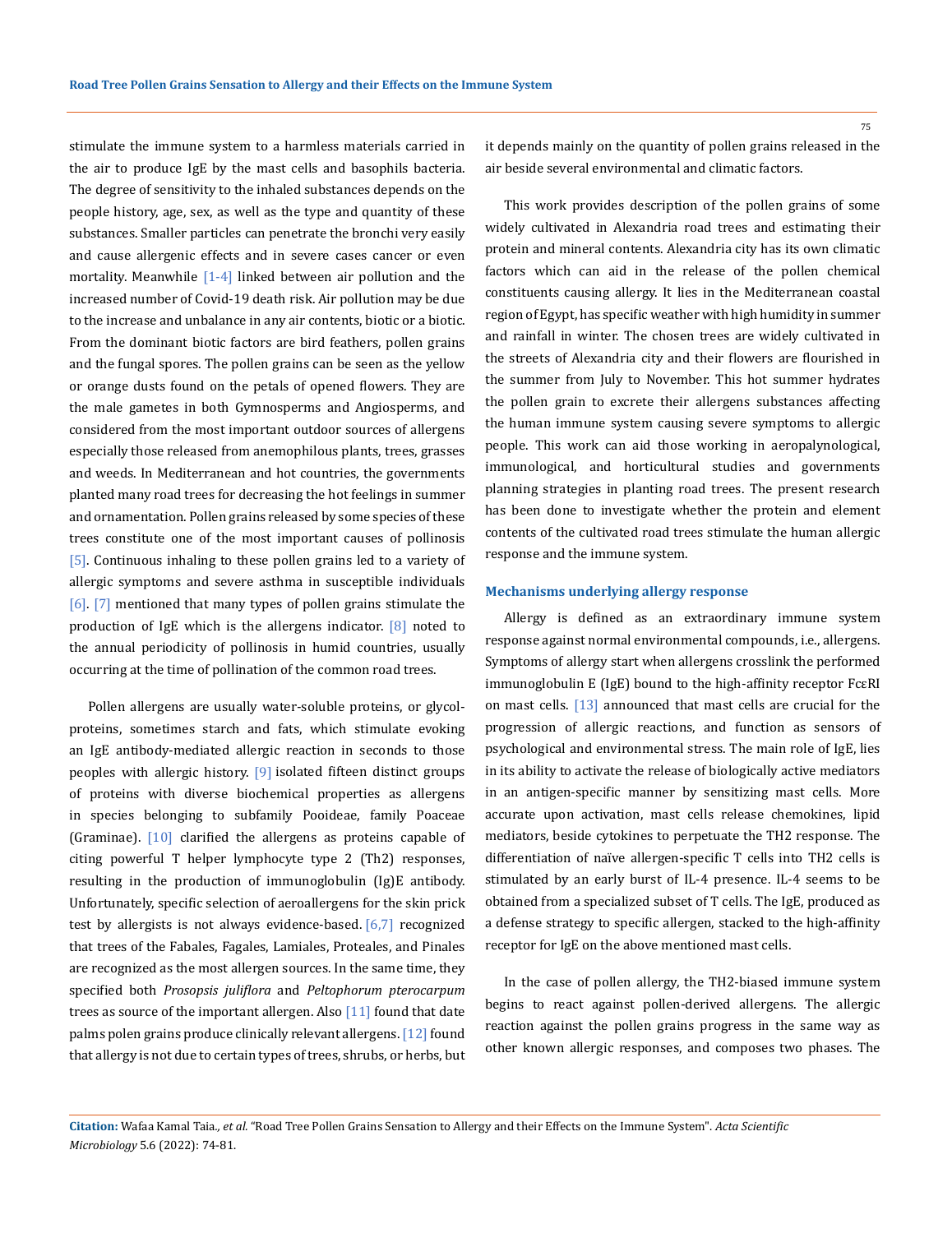first phase, the begining, depends on IgE receptors binding, which resulted in the activation of mast cells and basophils. The second phase, comes later, in which the adhesive molecules, eosinophils, lymphocytes and their products, and neuropeptides engagemed [14]. [15] unveiled the basic mechanism for the quick developing of an allergy to pollen grain causing allergic asthma or even seasonal nasal allergies. Inhaling the pollen grains rapidly induces recruitment of neutrophils, white blood cells that run to an affected site and induce inflammation. The mechanism of action through which this reaction happens is an induction a state of sustained oxidative stress in the airways. Chronic oxidative stress can alter the function of dendritic cells, worsen allergic asthma, and modify the balance of TH1 and TH2.  $[16]$  correlated the role of oxidative stress and susceptibility to pollen allergy. The impact of oxidative stress happened by pollen grains on dendritic cells has a dualaction, besides activating the production of pro-inflammatory cytokine from dendritic cells linked to local innate immunity, it also an adjuvant factor in the adaptive immunity initiation against pollen allergens.

#### **Materials and Methods**

Flowers buds collected from eight road trees; four deciduous, and four evergreens; during the summer period of July till November 2019 subjected in this study. These flower buds from perennial trees, widely planted in Alexandria streets namely; *Bauhinia galpinii, B. variegata, Casia javanica, Parkinsonia aculeate, Peltophorum roxburghii, Delonix regii, Croton cotinifolia,* and *Jacaranda mimosifolia*. The confirmation of the identifications and data of collections are listed in table 1. The plants are identified with the aid of  $[17,18]$ . The anthers are carefully removed by using forceps immediately after gathering under stereomicroscope and the pollen grains have been smeared onto glass slides with a thin film of egg albumin. Then the slides stained with bromophenol blue for 2 min., washed with tap water, cleared in xylol, mounted in Canada balsam, then covered for examination by Olympus light microscope and photographed [19]. Acetolyzed pollen grains according to [20] have been measured and described carefully using Olympus light microscope. At least 30 pollen grains/each species were measured and described. Non-acetolyzed pollens were sputtered onto Aluminum stubs, coated with 30 nm gold, and examined and photographed using JEOL JSL IT 200 SEM allocated at Faculty of Science, Alexandria University at 15 Kev. For mineral contents, pollen grain pellets have been prepared to the studied species and subjected to X-ray analysis under 20 kv, using JEOL JSL IT 200 SEM. The terminology used is that of  $[20]$ .

| <b>Species</b>                              | Date of<br>collection | <b>Source of name confirmation</b> | <b>Synonyms</b>                        |  |  |  |  |
|---------------------------------------------|-----------------------|------------------------------------|----------------------------------------|--|--|--|--|
| Bauhinia galpinii N.E. Br. (Photos 1        | 5/7/2019              | "ILDIS Legume Web entry            | B. galpinii var. galpinii              |  |  |  |  |
| and $2)$                                    |                       | for Bauhinia"                      | Perlebia galpinii (N.E.Br.) A. Schmitz |  |  |  |  |
| B. variegate (L.) Benth. (Photos 3          |                       | . "ILDIS LegumeWeb entry".         | Phanera varigata (L.) Bent             |  |  |  |  |
| and $4$ )                                   | 12/7/2019             | for Bauhinia"                      |                                        |  |  |  |  |
| <i>Cassia javanica</i> L. (Photos 5 and 6)  | 10/8/2019             | <b>IPNI</b> (2022)                 | Bactyrilobium javanica (L.) Hornem.,   |  |  |  |  |
| Parkinsonia aculeate L. (Photos 7           |                       |                                    |                                        |  |  |  |  |
| and $8$ )                                   | 8/9/2019              | <b>IPNI</b> (2022)                 |                                        |  |  |  |  |
| Peltophorum. Roxburghii (G. Don)            | 7/7/2019              | <b>IPNI</b> (2022)                 |                                        |  |  |  |  |
| Degener (Photos 9 and 10)                   |                       |                                    |                                        |  |  |  |  |
| Delonix regia (Bojer ex Hook.) Raf.         |                       |                                    |                                        |  |  |  |  |
| (Photos 11 and $12$ )                       | 19/9/2019             | <b>IPNI</b> (2022)                 | Aprevalia Baill.                       |  |  |  |  |
| Croton cotinifolia L. (Photos13 and         |                       |                                    |                                        |  |  |  |  |
| 14)                                         | 8/8/2019              | <b>IPNI</b> (2022)                 | Codiaeum variegatum                    |  |  |  |  |
| <i>J. mimosifolia D. Don (Photos 15 and</i> |                       |                                    |                                        |  |  |  |  |
| 16)                                         | 12/9/2019             | <b>IPNI</b> (2022)                 |                                        |  |  |  |  |

**Table 1:** Studied species, date of collection, confirmation of nomenclature and synonyms.

**Citation:** Wafaa Kamal Taia*., et al.* "Road Tree Pollen Grains Sensation to Allergy and their Effects on the Immune System". *Acta Scientific Microbiology* 5.6 (2022): 74-81.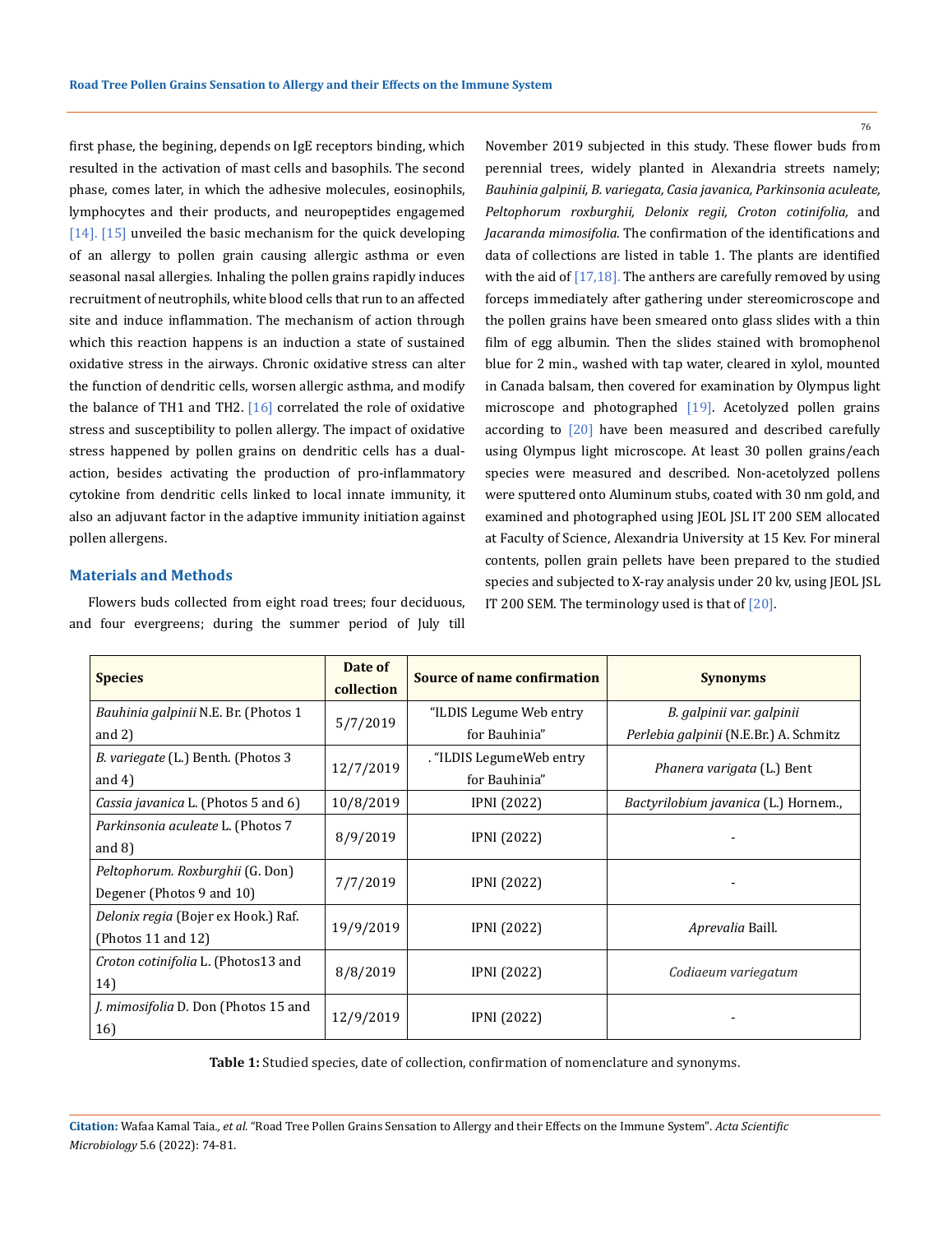### **Results**

Table 2 and figure 1 give complete description of the studied pollen grains and their protein contents are photographed, while table 3 summarized the mineral contents within the studied taxa. Meanwhile, detailed pollen grain morphology is given below. The estimated protein contents are qualitatively noticed by the degree of staining.

|                |                |               | <b>Pollen characters</b> |                      |      |                              |                                      |                |  |  |  |  |
|----------------|----------------|---------------|--------------------------|----------------------|------|------------------------------|--------------------------------------|----------------|--|--|--|--|
| <b>Taxa</b>    | Family         | <b>Status</b> | <b>Polarity</b>          | <b>Size</b>          |      | <b>Shape</b>                 | <b>Exine</b><br><b>Ornamentation</b> | <b>Protein</b> |  |  |  |  |
| B. galpinii    |                | Eg.           | Isopolar                 | М.                   | 1.5  | Prolate                      | Foveolate rugate                     | Medium         |  |  |  |  |
| B. variegata   |                | Eg.           | Isopolar                 | L.                   | 0.9  | $Ob-Sp$                      | Striate                              | Medium         |  |  |  |  |
| C. javanica    |                | D.            | Isopolar                 | М.                   | 1.2  | SubProlate                   | Reticulate                           | High           |  |  |  |  |
| P. aculeata    | Caesalpinaceae | Eg.           | Isopolar                 | S.                   | 1.3  | Prolate                      | Reticulate                           | High           |  |  |  |  |
| P. roxburghii  |                | D.            | Isopolar                 | L.                   | 1.3  | Prolate                      | Reticulate                           | High           |  |  |  |  |
| D. regia       |                | Eg            | Isopolar                 | S.                   | 1.25 | SubProlate                   | Reticulate Rugu-<br>late             | Low            |  |  |  |  |
| C. cotinifolia | Euphorbiaceae  | D.            | Isopolar                 | M.                   | 1.3  | Prolate                      | Reticulate                           | High           |  |  |  |  |
| J. mimosifolia | Bignoniaceae   | D.            | Heteropolar              | 1.3<br>М.<br>Prolate |      | Psilate, Faintly<br>Punctate | Medium                               |                |  |  |  |  |

**Table 2:** Summary of the different features within the studied taxa.

Abbreviations: Eg.= Ever green, D.= Deciduous; L.= Large ≥ 50 µm, M.= Moderate from 25-48 µm, S.= Small ≤25 µm;

Ob-Sp= Oblate Spheroidal.

| <b>Taxa</b>    | <b>% % of the Mass of Investigated Elements</b> |            |                       |             |            |            |                |            |            |                                        |             |            |            |                          |            |
|----------------|-------------------------------------------------|------------|-----------------------|-------------|------------|------------|----------------|------------|------------|----------------------------------------|-------------|------------|------------|--------------------------|------------|
|                | $\mathbf{C}$                                    | N          | $\bf{0}$              | <b>Na</b>   | <b>Mg</b>  | <b>Al</b>  | <b>Si</b>      | P          | S          | $CI$                                   | $\mathbf K$ | Ca         | Fe         | Cu                       | Zn         |
| B. galpinii    | 59.24 $\pm$                                     | $2.12 \pm$ | $ 33.52 \pm  $        | $0.07 \pm$  | $0.05 \pm$ | $0.20 \pm$ | 0 <sub>0</sub> | $0.03 \pm$ | $0.22 \pm$ | 0.0                                    | $0.65 \pm$  | $0.22 \pm$ |            | $0.06 \pm 0.48 \pm 0.06$ | $0.24 \pm$ |
|                | 0.19                                            | 0.21       | 0.39                  | 0.02        | 0.02       | 0.02       |                | 0.02       | 0.02       |                                        | 0.04        | 0.03       | 0.02       | 0.07                     | 0.07       |
| B. variegata   | 58.84 $\pm$                                     | $2.22 \pm$ | $ 36.62 \pm$          | $0.06 \pm$  | $0.14 \pm$ | $0.05 \pm$ | $0.05 \pm$     | 0.28       | $0.17 \pm$ | 0.0                                    | $0.80 \pm$  | $0.33 \pm$ | $0.04 \pm$ | $0.28 \pm$               | $0.13 \pm$ |
|                | 0.19                                            | 0.21       | 0.39                  | 0.02        | 0.02       | 0.01       | 0.0            | ± 0.02     | 0.01       |                                        | 0.03        | 0.02       | 0.02       | 0.04                     | 0.04       |
| C. javanica    | $62.85 \pm$                                     | 0.0        | $ 34.24 \pm  $        | $0.11 \pm$  | 0.0        | $0.08 \pm$ | 0 <sub>0</sub> | $0.48 \pm$ | $0.22 \pm$ | $0.05 \pm 0.70 \pm$                    |             | $0.38 \pm$ |            | $0.12 \pm 0.39 \pm$      | $0.39 \pm$ |
|                | 0.23                                            |            | 0.45                  | 0.03        |            | 0.02       |                | 0.03       | 0.02       | 0.01                                   | 0.0         | 0.03       | 0.03       | 0.06                     | 0.06       |
| P. aculeata    | $60.16 \pm$                                     | $2.11 \pm$ | $ 35.26 \pm  $        | $0.08 \pm$  | $0.05 \pm$ | $0.20 \pm$ | $0.19 \pm$     | $0.22 \pm$ | 14±        | $0.13 \pm$                             | 65±         | $0.28 \pm$ |            | $0.04 \pm 0.26 \pm 1$    | $0.25 \pm$ |
|                | 0.20                                            | 0.22       | 0.39                  | 0.02        | 0.02       | 0.02       | 0.02           | 0.02       | 0.01       | 0.01                                   | 0.03        | 0.02       | 0.02       | 0.05                     | 0.05       |
| P. roxburghii  | 59.59 $\pm$                                     |            | $11.97 \pm 24.77 \pm$ | $0.07 \pm$  | $0.03 \pm$ | $0.11 \pm$ | $0.42 \pm$     | $0.03 \pm$ | 0.0        | $1.99 \pm$                             | $0.02 \pm$  | $0.22 \pm$ |            | $0.06 \pm 0.48 \pm 0.00$ | $0.24 \pm$ |
|                | 0.28                                            | 0.51       | 0.49                  | 0.03        | 0.02       | 0.02       | 0.03           | 0.02       |            | 0.06                                   | 0.02        | 0.03       | 0.02       | 0.07                     | 0.07       |
| $D.$ regia     | $60.16 \pm$                                     | $2.11 \pm$ | $ 35.26 \pm  $        | $0.08 \pm$  | $0.05 \pm$ | $0.20 \pm$ | $0.19 \pm$     | $0.22 \pm$ | 14±        | $0.13 \pm$                             | 65±         | $0.28 \pm$ |            | $0.04 \pm 0.26 \pm 1$    | $0.25 \pm$ |
|                | 0.20                                            | 0.22       | 0.39                  | 0.02        | 0.02       | 0.02       | 0.02           | 0.02       | 0.01       | 0.01                                   | 0.03        | 0.02       | 0.02       | 0.05                     | 0.05       |
| C. cotinifolia | $60.86 \pm$                                     | $2.75 \pm$ | $ 33.03 \pm  $        | $0.03 \pm$  | $0.37 \pm$ | $0.02 \pm$ | $0.06 \pm$     | $0.66 \pm$ | $0.25 \pm$ | $0.36 \pm 0.65 \pm$                    |             | $0.41 \pm$ |            | $0.03 \pm 0.27 \pm$      | 26±        |
|                | 0.24                                            | 0.28       | 0.46                  | 0.03        | 0.03       | 0.02       | 0.02           | 0.03       | 0.02       | 0.03                                   | 0.04        | 0.03       | 0.02       | 0.05                     | 0.06       |
| J. mimosi-     | 57.86 $\pm$                                     | $2.28 \pm$ | $ 35.97 \pm  $        | $35.97 \pm$ | $0.20 \pm$ | $0.06 \pm$ | $ 0.11 \pm  $  | $0.61 \pm$ | $0.38 \pm$ | $0.02 \pm  1.29 \pm  $<br>0.02<br>0.07 | $0.45 \pm$  | 0.0        | $0.49 \pm$ | $0.06 \pm$               |            |
| folia          | 0.30                                            | 0.33       | 0.60                  | 0.60        | 0.03       | 0.03       | 0.03           | 0.04       | 0.03       |                                        |             | 0.05       |            | 0.09                     | 0.07       |

**Table 3:** Summary of the investigated minerals within the studied taxa as shown by X-ray analyses.

**Citation:** Wafaa Kamal Taia*., et al.* "Road Tree Pollen Grains Sensation to Allergy and their Effects on the Immune System". *Acta Scientific Microbiology* 5.6 (2022): 74-81.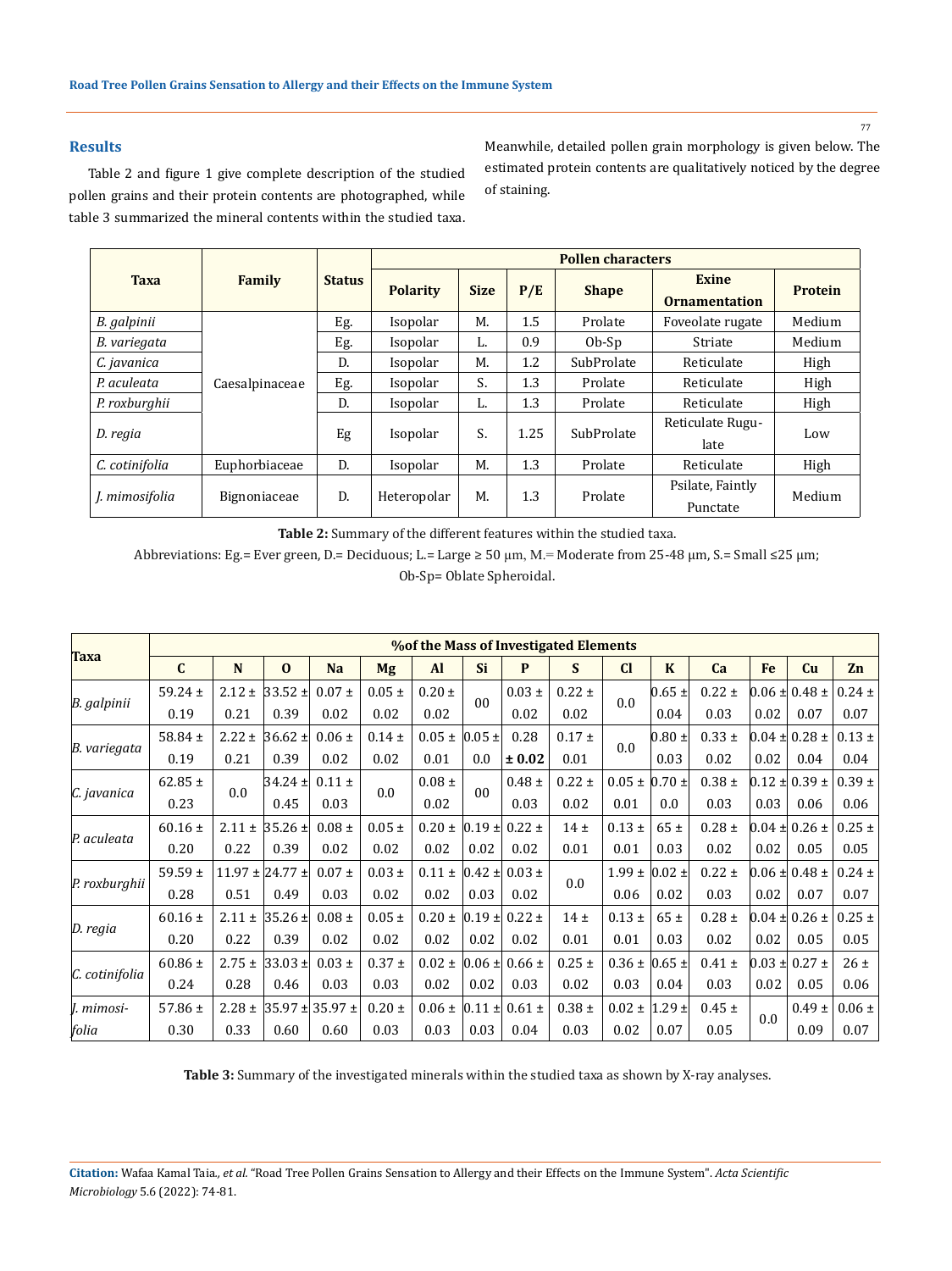

**Figure 1:** Series 1 = State of the tree, Series 2 = Pollen size, Series 3 = Protein contents, Series 4 = different taxa.

#### **Pollen morphology**

The studied taxa have been grouped according to the pollen size into three categories; taxa have small pollen grains, others with moderate size pollen grains and the third with large size pollen grains. The taxa with small pollen grains are *P. aculeata* and *D. regia,*  the second group has four taxa; *B. galpinii, C. javanica, Cr. cotinifolia*  and *J. mimosifolia*; while the third group with large pollen grains has two species; *B. variegata* and *P. roxburghiana.* The size of the pollen grains has no relation with the state of the tree; evergreen or deciduous; or the protein contents (Figure 1).

## *Bauhinia galpinii* **N.E.Br Family Caesalpinioideae, evergreen tree (Photos 1-2)**

Symmetric, isopolar P/E ratio:1.5, polar axis P 37.2 (43.15) 48.5 μm and equatorial diameter 25.3 (29.12) 35.2 μm. Prolate, sometimes subprolate, tricolporate, colpi, length 27.2 (29.4) 31.54 μm and width 2.9 (3.4) 4.5 μm, colpus membrane granulate. Ora lalongate. Mesocolpium 12.0 (13.34) 14.7 μm. Apocolpium 7.0 (9.23) 11.5 μm. Exine 1.00 (1.9) 2.5 μm thick. Sexine and nexine are of the same thickness (Photo 1). Tectum ornamentation is foveolate rugate. The protein contents are moderate (Photo 2).

## *Bauhinia variegata* **L. Family Caesalpinioideae, evergreen tree (Photos 3-4)**

Symmetric, isopolar P/E ratio:0.9**,** polar axis P 54.2 (56.15) 62.5 μm and equatorial diameter 55.3 (59.12) 64.2 μm. Oblate spheroidal, sometimes subprolate, tricolporate, colpi, length 38.2 (39.4) 41.54 μm and width 3.9 (5.4) 6.45 μm, colpus membrane granulate. Ora lalongate. Mesocolpium 12.6 (13.44) 17.7 μm. Apocolpium 10.0 (12..47) 14.5 μm. Exine 1.00 (1.9) 2.5 μm thick. Sexine and nexine are of the same thickness. Tectum ornamentation is striate (Photo 3). The protein contents are moderate (Photo 4).

## *Cassia javanica* **L. Family Caesalpinioideae, deciduous tree (Photo 5-6)**

Symmetric, isopolar P/E ratio 1.2, polar axis P 27.8 (32.15) 37.2 μm and equatorial diameter E 21.7 (24.9) 28.2 μm. Subprolate to prolate, tricolporate. Colpi length 16.2 (15.2) 18.3 µm with lolongateora. Mesocolpium9.8 (10.44) 14.7 μm. Apocolpium10.19 (11.75) 14.8 μm. Exine 1.0 (1.8) 2.0 μm thick. Sexine and nexine are of the same thickness. Exine ornamentation is widely reticulate with granulate endexine (Photo 5). The protein contents are very high (Photo 6).

## *Parkinsonia aculeate* **L. Family Caesalpinioideae, evergreen tree (Photos 7-8)**

Symmetric, isopolar P/E ratio:1.3**,**polar axis P 19.2 (20.15) 22.5 μm and equatorial diameter E 14.05 (15.9) 18.2 μm. Prolate, tricolporate, colpi, length 15.9 (19.2) 20.54 μmand breadth 6.4 (7.45) 9.25 μm,ora lalongate. Mesocolpium 12.6 (13.44) 14.7 μm. Apocolpium 14.59 (16.47) 19.5 μm. Exine 1.00 (1.9) 2.5 μm thick. Sexine thicker than nexine. Tectum ornamentation is reticulate (Photo 7). The protein contents are very high (Photo 8).

### *Peltophorum roxburghii* **(G. Don) Degener. Family Caesalpinioideae, deciduous tree (Photos 9-10)**

Symmetric, isopolar P/E ratio1.3,polar axis P 48.8 (57.79) 65.2 μm and equatorial diameter E. 39.5 (47.2) 59.7 μm. Prolate to prolate, tricolporate, colpi length 7.6 (12.85) 15.8 μm and breadth 5.8 (7.65) 11.75 μm. Mesocolpium 24.2 (33.36) 44.2 μm. Apocolpium37.9 (52.9) 56.2 μm. Exine 2.0 (2.5) 3.0 μm thick. Sexine thicker than nexine. Tectum ornamentation is coarsely reticulate (Photo 9). The protein contents are very high (Photo 10).

### *Delonix regia* **(Bojer) Rafin. Family Caesalpinioideae, evergreen tree (Photos 11-12)**

Symmetric, isopolar P/E ratio1.25, Polar axis P 16.8(19.95) 21 μm and equatorial diameter 12.6(15.75) 16.8 μm. Sub-prolate, tricolporate, triangular, colpi length 6.3(9.45) 10.5 μm and breadth 2.1(4.935) 6.3 μm, ora lalongate. Mesocolpium 12.6 (16.38) 18.9 μm. Apocolpium 14.7(17.85) 18.9 μm. Exine 1.8 (2.0) 2.3 µm, sexine thicker than nexine. Tectum ornamentation is reticulaterugulate (Photo 11). The protein contents are low (Photo 12).

**Citation:** Wafaa Kamal Taia*., et al.* "Road Tree Pollen Grains Sensation to Allergy and their Effects on the Immune System". *Acta Scientific Microbiology* 5.6 (2022): 74-81.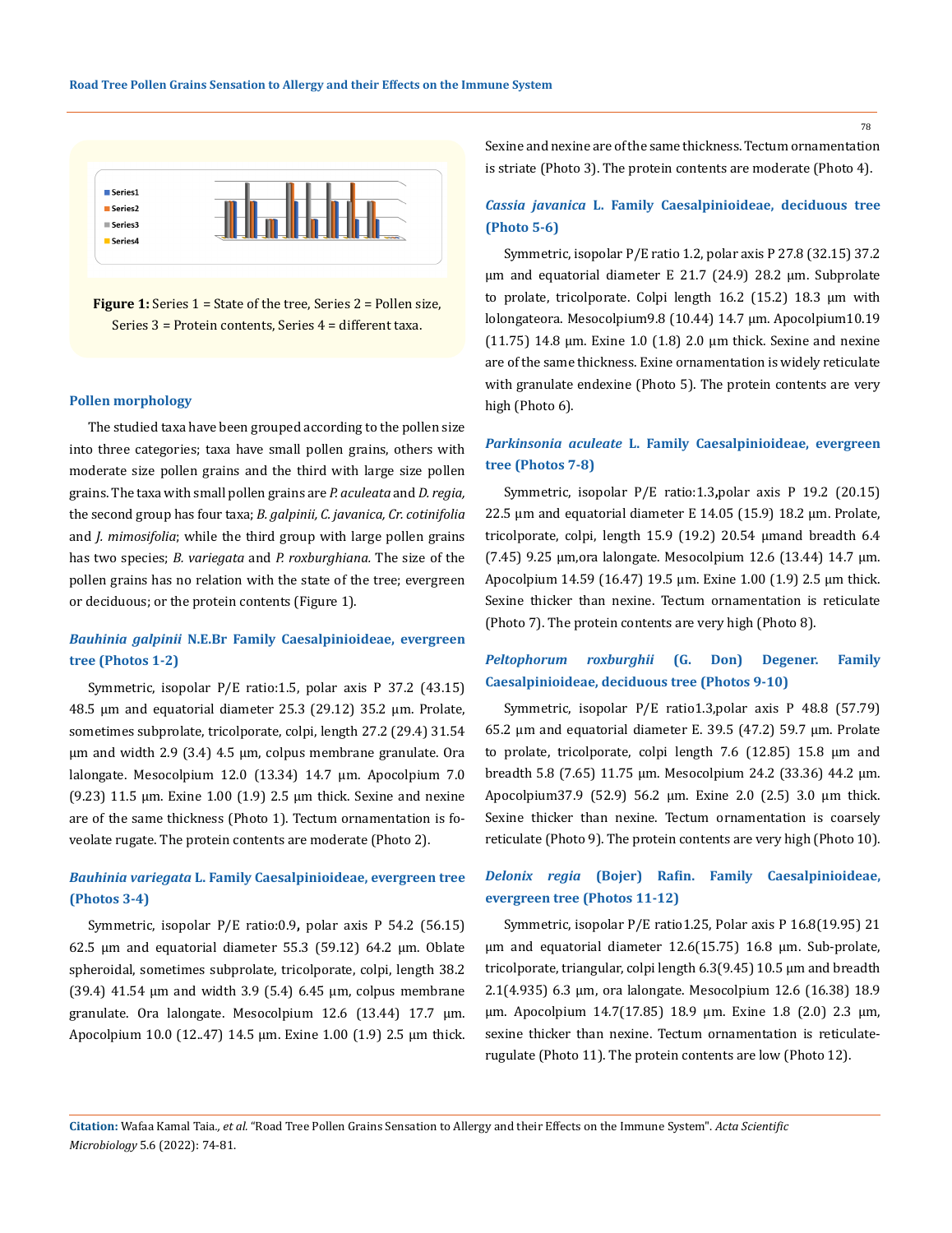## *Croton cotinifolia* **L. Family Euphorbiaceae, deciduous tree (Photos 13-14)**

Symmetric, isopolar P/E ratio 1.3, Polar axis P 38.4 (41.95) 46.8 μm and equatorial diameter 22.6(27.75) 31.8 μm. Prolate, tricolporate, colpi length  $19.3(27.45)$  31.5  $\mu$ m and breadth 1.8(2.9) 3.3 μm, ora very small, lalongate. Mesocolpium14.3 (16.38) 18.5 μm. Apocolpium 15.7(17.85) 19.2 μm. Exine 1.8 (2.0) 2.3 µm, sexine and nexine of the same thickness.. Tectum ornamentation is reticulate (Photo 13). The protein contents are very high (Photo 14).

## *Jaccaranda mimosifolia* **D. Don Family Bignoniaceae deciduous tree (Photos 15-16)**

Symmetric, heteropolar P/E ratio 1.3, polar axis P 38.2 (41.8) 46.7µm and equatorial diameter 25.8 (32.3) 39.75 µm. Prolate, tricolporate, the colpi syncolpate at one pole, colpi length 25.8  $(28.3)$  32.5  $\mu$ m and breadth 3.2  $(4.5)$  6.7  $\mu$ m, ora small and plugged lolongate. Exine 2,0 (3.5) 3.8 µm, sexine thicker than nexine, tectatum has no ornamentation i.e. psilate, or faintly punctuate (Photo 15). The protein contents are moderate (Photo 16).

#### **Element contents**

Mineral contents are listed in table 3. The data obtained revealed that all the mineral contents in the investigated pollen grains are considerably low, except the C and O which are in moderate quantities in all the taxa. The N content is slightly fair in *P. roxburghii* and Na content is very low in all the pollen taxa, except *J. mimosifolia* and reach 35.97%. The rest of the investigated elements; P, Mg, Al, Si, Cl, Ca, Fe, Cu and Zn; are considerably low in all the pollen grains under study, except the Zn is higher in *C. cotinifolia*, reach 26%*.* The two investigated elements; S and K; are very low in all the pollen taxa, except in both *D. regia* and *P. aculeata*, where it was 14% (S) and 65% (K) in both taxa.

#### **Discussion**

The study of [Pollen](https://www.sciencedirect.com/topics/medicine-and-dentistry/pollen) allergens becomes one of the recent and more interesting topics of research in these days. These type of allergy arises from the inhaling the pollen graind dispersed through plant [pollination](https://www.sciencedirect.com/topics/medicine-and-dentistry/pollination) happened in wind pollinated trees, shrubs and herbs. The data obtained indicated that many factors can induce allergy and stimulate the immune system, such as environmental conditions include climate change, temperature, humidity, air



#### **Photo**

External shape: 1*-*2 *Bauhinia galpinii*, 3-4 *B. variegata*, *5-6 Casia javanica, 7-8 Parkinsonia aculeate*, 9-10 *Peltophorumroxburghii*, 11-12 *Delonix regii*, 13-14 *Croton cotinifolia*, 15-16 *Jacaranda mimosifolia.* Pollen SEM photographs: 1,3,5,7,9,11,13 and 15, X = 5000. Protein intensity 2,4,6,8,10,12,14 and 16 (X = 40).

pollution and loss of biodiversity. The amount of these allergens depends on specific characters of the inhaled pollen such as their quantity, dispersion, and profusion. [2] mentioned that the exposure to both pollen grains and fungal spores; especially in the period of spring and early morning; induce severe allergic symptoms and cause respiratory and eye disorders. [6] gave specific analyses to the pollen grains of *Prosopis juliflora* trees and found that certain types of proteins and polysaccharides allocated on the surface of the pollen grains induce asthma to those peoples with allergic history. On the other side, [7] found that the use of *Peltophorum pterocarpum* pollen grains can be of Clinical and immune-biochemical characterization. Accordingly, the street trees can be bi-sided, the first is being reasons for pollinosis known as seasonal allergy and

**Citation:** Wafaa Kamal Taia*., et al.* "Road Tree Pollen Grains Sensation to Allergy and their Effects on the Immune System". *Acta Scientific Microbiology* 5.6 (2022): 74-81.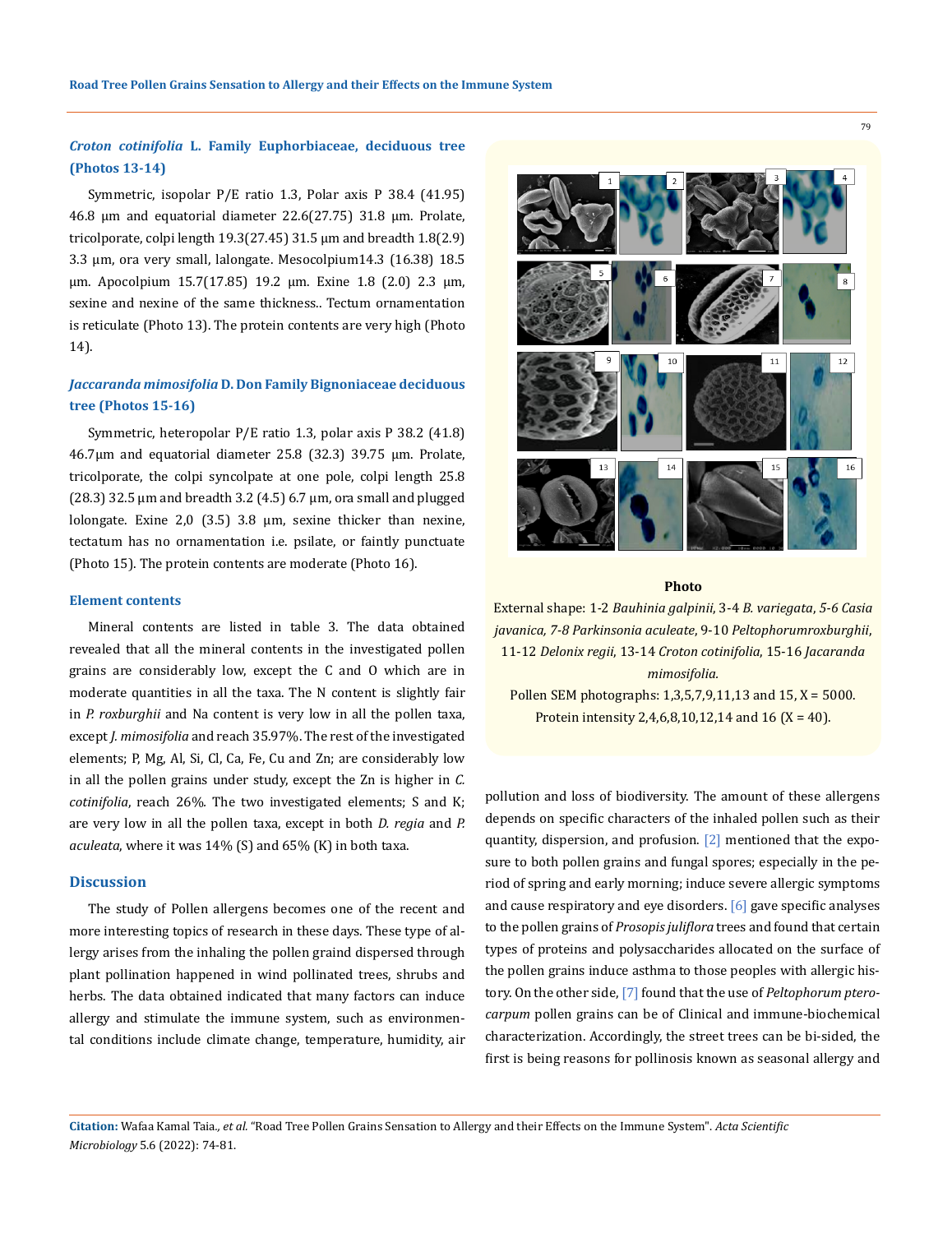other side can be used in immunotherapy. [21] indicated that there are many other factors all together inducing allergic diseases and this which we obtained from this study. These stimulants, besides the excess of air pollution and exposure to sub-micronic particles, may be stimulating allergy. Many studies indicated to the highly significant impact of climate fluctuation on the status of both plants; flowering time and stage in each area; and people public health. This fact urges the need for an up-to-date, frequency, and distribution of allergenic tree pollens in each country. Now a day  $[4,5]$ beside others found that air pollution can be cause in the increased number of Covid-19 death risk. This isn't just bad news for those with hay fever history, it indicated that even those people who don't have allergic history, pollen can suppress the way the body responds to viruses by reducing their immune response in the airways. The problem that the pollen season in these days is lengthening; with great change in temperature and humidity; resulting to the increase in patients. In the same time most people are allergens to some pollen trees, grasses or even herbs.  $[12]$  conclude that not only the type of road trees causing pollinosis, but also many other factors combine with the dispersed pollens that are all together causing allergy. In this work, we studied the pollen grains of eight widely planted road trees in Alexandria city, Mediterranean region, as allergic stimulants. Pollen external morphology, their protein and mineral contents have been estimated.

The results showed that both *Parkinsonia aculeata* and *Delonix regia* have small pollen grains with high contents in both S. and K than the other studied trees. The size of the pollen grains is considered one of the important characters in inducing allergy. [22] pointed to the effect of small pollen grains on the sensitive peoples. Small pollen grains are easily carried by air and easily inhaled passes through the bronchitis. The effective reasons for pollinosis are the exposure to both sub-micronic particles and pollen organic compositions which stimulate the allergens present in the pollen cytoplasm causing severe symptoms. In fact, the pollen organic substances are specific to each plant species in order to facilitate the recognition the way to its specific stigma. The mineral contents showed that all the studied trees have high Carbon and Oxygen contents, which indicate high contents of Carbohydrates. In the same time the Nitrogen content is low due to the decrease in Proteins. The rest of the investigated elements are considerably low, and this can be attributed to the difference in their physiological activity. In fact, the mineral contents of the pollen grains varied

greatly during their developmental stages and we cannot consider them as constant contents. Worth mentioning is the fact that pollens contain aqueous pollen extract proteins, proteases, NADPH oxidases, and lipids that stimulate the immune responses. These responses not only stimulate the above mentioned neutrophils and modulate functions of the dendritic cells, but also induce TH2 polarization, and promote allergic inflammation [24]. [23] found pollen allergens do not act alone on the immune system it must combine with other factors.

### **Conclusion**

From this study, we found that the most stimulating pollen grain trees to allergy are those possessing small pollen grains with high contents of starch, polysaccharides and release more proteins on their surfaces. In the same time they must release their pollens in huge quantity From the studied trees, *Delonix regia* and *Parkinsonia aculeata* are the most responsible road trees which can stimulate the human immune system in this study, as they have small size pollen grain and high contents of C, S and K.

#### **Bibliography**

- 1. [Seedat RY. "Environmental Control of Outdoor Allergens".](https://www.researchgate.net/publication/331772122_Environmental_control_of_outdoor_allergens) *Cur[rent Allergy and Clinical Immunology](https://www.researchgate.net/publication/331772122_Environmental_control_of_outdoor_allergens)* 32.1 (2019): 12-14.
- 2. Dušička J., *et al*[. "Aeropalynological aspects in the detection](https://www.researchgate.net/publication/310703267_Aeropalynological_aspects_in_the_detection_of_the_quality_of_air_in_Bratislava)  [of the quality of air in Bratislava".](https://www.researchgate.net/publication/310703267_Aeropalynological_aspects_in_the_detection_of_the_quality_of_air_in_Bratislava) *Ekológia (Bratislava)* 32.1 [\(2013\): 39-53.](https://www.researchgate.net/publication/310703267_Aeropalynological_aspects_in_the_detection_of_the_quality_of_air_in_Bratislava)
- 3. [Bowler H. "New Evidence Shows How COVID-19 Has Affected](https://www.sciencealert.com/here-s-what-covid-19-is-doing-to-our-pollution-levels)  Global Air pollution". Science Alert 17<sup>th</sup>. March (2020).
- 4. Khahka NS. "Air pollution linked to raised Covid-19 death risk". Environment correspondent, BBC World Service 20<sup>th</sup>. April (2020).
- 5. Liccardi G., *et al*[. "Oleaceae pollinosis. a review".](https://pubmed.ncbi.nlm.nih.gov/8917115/) *International [Archives of Allergy and Immunology](https://pubmed.ncbi.nlm.nih.gov/8917115/)*, 111 (1996): 210-217.
- 6. Florido JF., *et al*[. "High levels of Olea europaea pollen and re](https://pubmed.ncbi.nlm.nih.gov/10394105/)lation with clinical findings". *[International Archives of Allergy](https://pubmed.ncbi.nlm.nih.gov/10394105/)  and Immunology* [119 \(1999\): 133-137.](https://pubmed.ncbi.nlm.nih.gov/10394105/)
- 7. Bousquet J., *et al*[. "Allergic Rhinitis and its Impact on Asthma](https://pubmed.ncbi.nlm.nih.gov/18331513/)  [\(ARIA\) 2008 update \(in collaboration with the World Health](https://pubmed.ncbi.nlm.nih.gov/18331513/)  [Organization, GA2LEN, and AllerGen\)".](https://pubmed.ncbi.nlm.nih.gov/18331513/) *Allergy* 63 (2008): [8-160.](https://pubmed.ncbi.nlm.nih.gov/18331513/)

**Citation:** Wafaa Kamal Taia*., et al.* "Road Tree Pollen Grains Sensation to Allergy and their Effects on the Immune System". *Acta Scientific Microbiology* 5.6 (2022): 74-81.